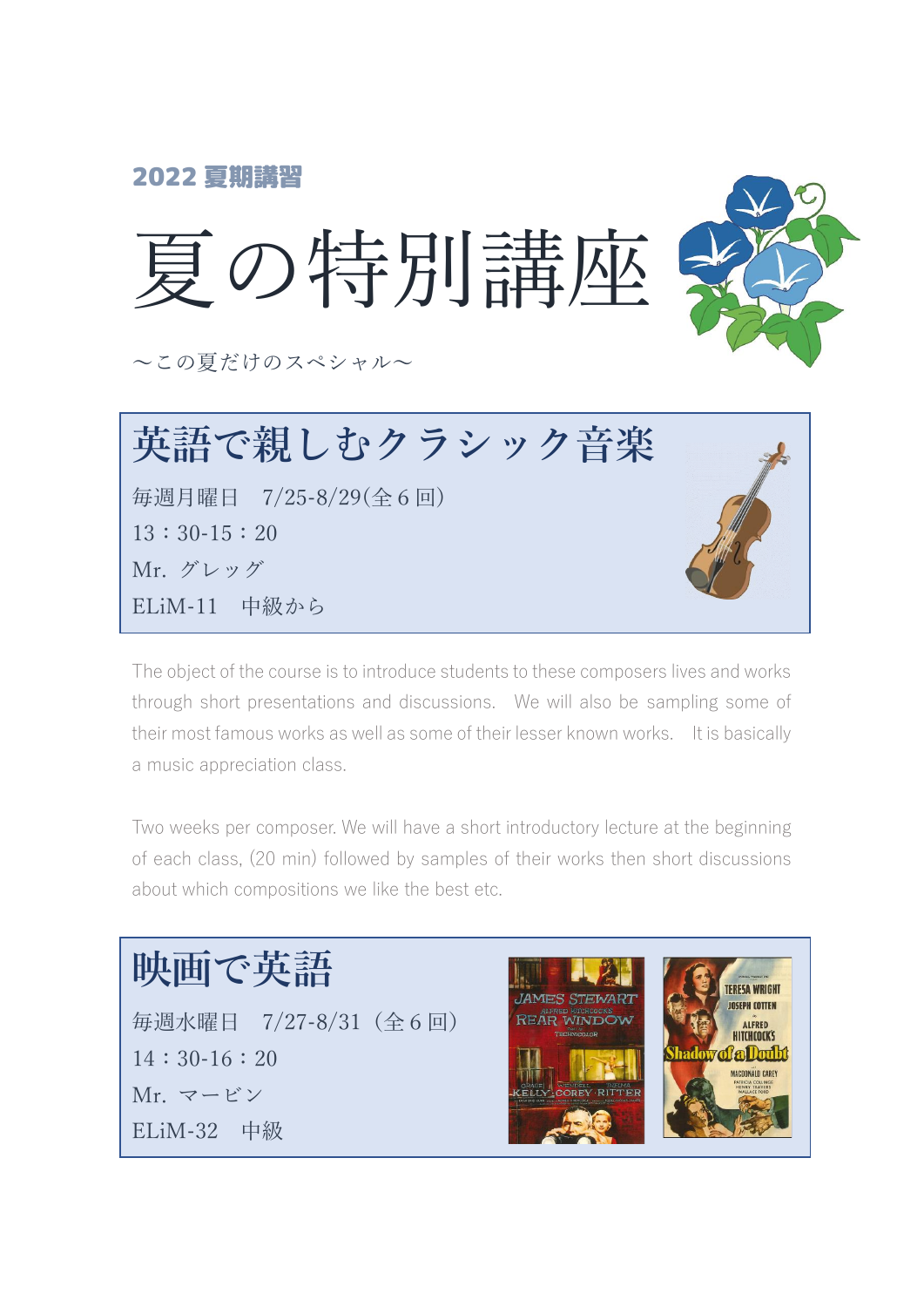このクラスは英語圏の映画を素材に、英語を学ぶクラスです。

今期はサスペンス映画で有名なアルフレッド・ヒッチコック 映画を題材に、英語を広く、楽しみながら学んでいます。この学期では「裏窓」 と「疑惑の影」を取り上げます。

授業では、まず、映画内容や時代背景などの鑑賞に必要な知識をレクチャーし、 映画自体に対する理解を深めます。

そのあと、ワークシートなどを用いて、リスニングや語彙の語学面の強化も進め ます。

また、内容についてのディスカッションなども適宜取り入れます。

映画を見ながら、クラスメイトと一緒に勉強してみませんか?

**危ない英語** 毎週木曜日 7/21-8/25(全6回) 13:30-15:20 Mr.グレッグ EDeM-41 中級から

The object of the course is to teach students important language that isn't usually taught in classrooms or textbooks.

In every culture there are topics and words that are dangerous. That means that educated people do not talk about these taboo topics and do not use these taboos in polite company. Are you worried about being embarrassed by saying the wrong thing? Are you curious about the way Americans speak outside of the office or the classroom? If so, Dangerous English is for you.

A)Pronunciation tips to avoid embarrassment B)Common words with dangerous double meanings you need to know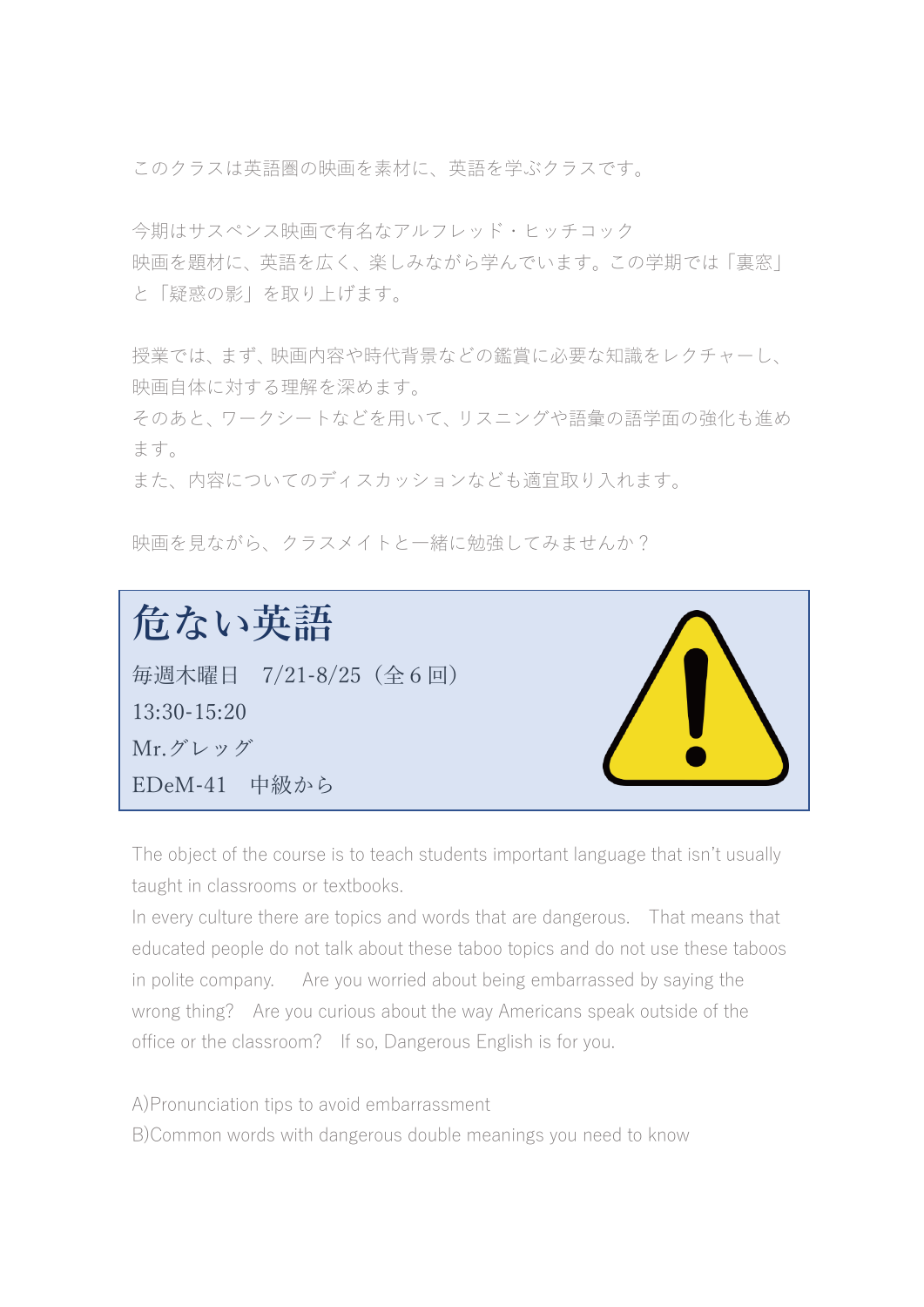C)Dangerous body language, and gestures.

D)A guide to six different levels of language: Formal, informal, slang, vulgar, children's words, euphemisms.



英語『やさしくわかる必須英文法』(年間定例講座)の夏の特別講座です。 英語力を飛躍的に伸ばす最も効率的な方法は、『英文法の基礎を短期間で総復習』 してしまい、英語の基本をしっかり身に付けることだと考えます。

本夏学期では、『やさしくわかる必須英文法』(年間定例)講座の一環として、1 ヵ月半6回の講座を通じて、基本英文法の大切な部分(基本ルール)をすべて忘 れてしまっている方にも分かるように、やさしく丁寧に復習しながら、さらにそ れを発展させた下記の『特に難しいと一般に言われている重要文法 4 項目』を 中心に学びます。

具体的には、

①仮定法とは?⇒会話でこんなに使われている!

②関係代名詞・関係副詞とは?⇒種類と使い方を整理すれば大丈夫!

③時制の一致とは?⇒こんなに大切なルールだ!

④分詞構文とは?⇒種類と使い方をまとめて学ぼう!

なお、講座では、質問大歓迎です!